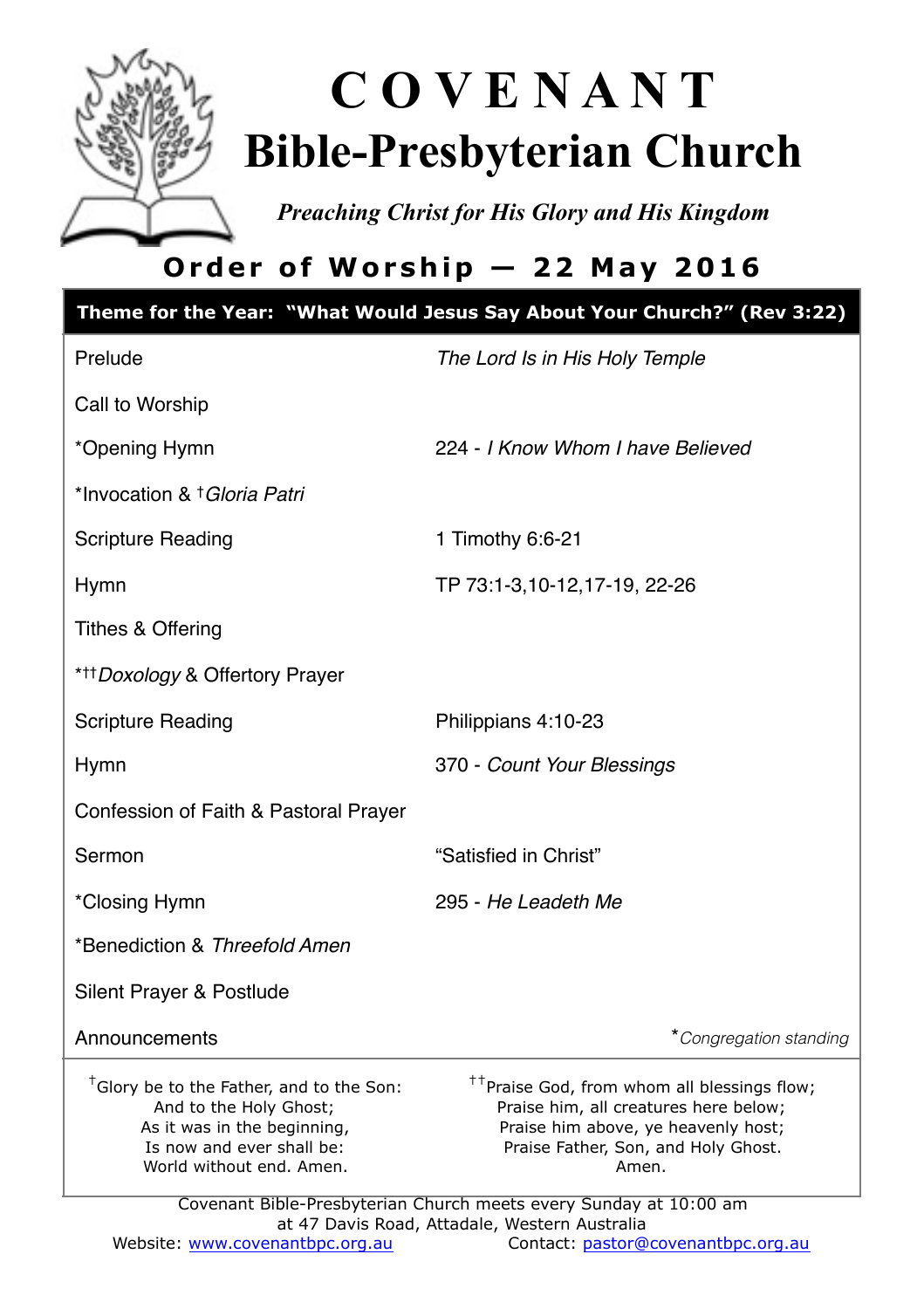#### *Case Study 2 - Gossip and Hurt*

*Esther can't keep secrets. And because of that, no one wants to tell her anything.* 

*She has gone around to many people to reveal secrets she has heard and that have caused many problems.* 

*Once she heard from Elaine that she was pregnant with twins. This was very early on in the pregnancy and Elaine just wanted prayer and asked her to keep it a secret. Esther went to tell some ladies in church.* 

*One of the twins died in utero. When the ladies went to congratulate Elaine on having twins, Elaine was very sad and had to reveal that one twin had died.* 

*It was very awkward for everyone. Elaine has never trusted Esther since and cautions others from trusting Esther.* 

*This was not the only time she shared a secret she shouldn't have. Everyone knows that this is her reputation.* 

*Those who have been burned by Esther avoid her, and many others, as a result, also avoid her. She is not included in activities and gatherings.* 

*Esther feels very sad and she doesn't understand why people avoid her. She admits that she isn't good at keeping secrets, but she has always maintained*  that she never meant to do it *maliciously. She feels that people are overreacting and ill-treating her. She's feeling quite down.* 

- *1. Does Esther have a right to be sad and upset? Isn't she just reaping what she deserves?*
- *2. What did Elaine and the rest who were burned do that was sinful against Esther?*
- *3. What duties did Elaine and the others burned by Esther have toward her?*
- *4. What do you think is wrong with Esther's attitude?*
- *5. How would you help Esther?*

#### Talebearing and Keeping Secrets

The Bible has much to say about keeping secrets and not gossiping. The Bible speaks about the character of those who can't hold their tongue - they are talebearers. They are not faithful.

Proverbs 11:13 says, "*A talebearer revealeth secrets: but he that is of a faithful spirit concealeth the matter."*

They are also "froward." Proverbs 16:28 - *"A froward man soweth strife: and a whisperer separateth chief friends."*

"Froward" refers to a person who is difficult to deal with. Such a person multiplies problems and brings a wedge even between best friends - even if that friend is theirs.

While the intent may not be mischief or slander, a person who does not keep secrets will land himself in a lot of trouble.

Proverbs 21:23 - *"Whoso keepeth his mouth and his tongue keepeth his soul from troubles."*

Whether we mean it maliciously or innocently, we will bring trouble upon ourselves when we don't learn to hold our tongues.

But sometimes it is necessary NOT to hold our tongues. Leviticus 5:1 - *"And if a soul sin, and hear the voice of swearing, and is a witness, whether he hath seen or known of it; if he do not utter it, then he shall bear his iniquity."*

When your testimony is needed to verify crime, or your testimony is necessary to report a crime, and you keep silent - you become complicit in the crime.

#### Issue of Gossip and Talebearing Between Esther, Elaine, and Everyone

It is very easy to blame Esther in this scenario as the chief culprit and no one would flinch. However, the issue is more complicated than that.

Esther has a severe problem. She is a talebearer. She may not be malicious, but that does not lessen her crime and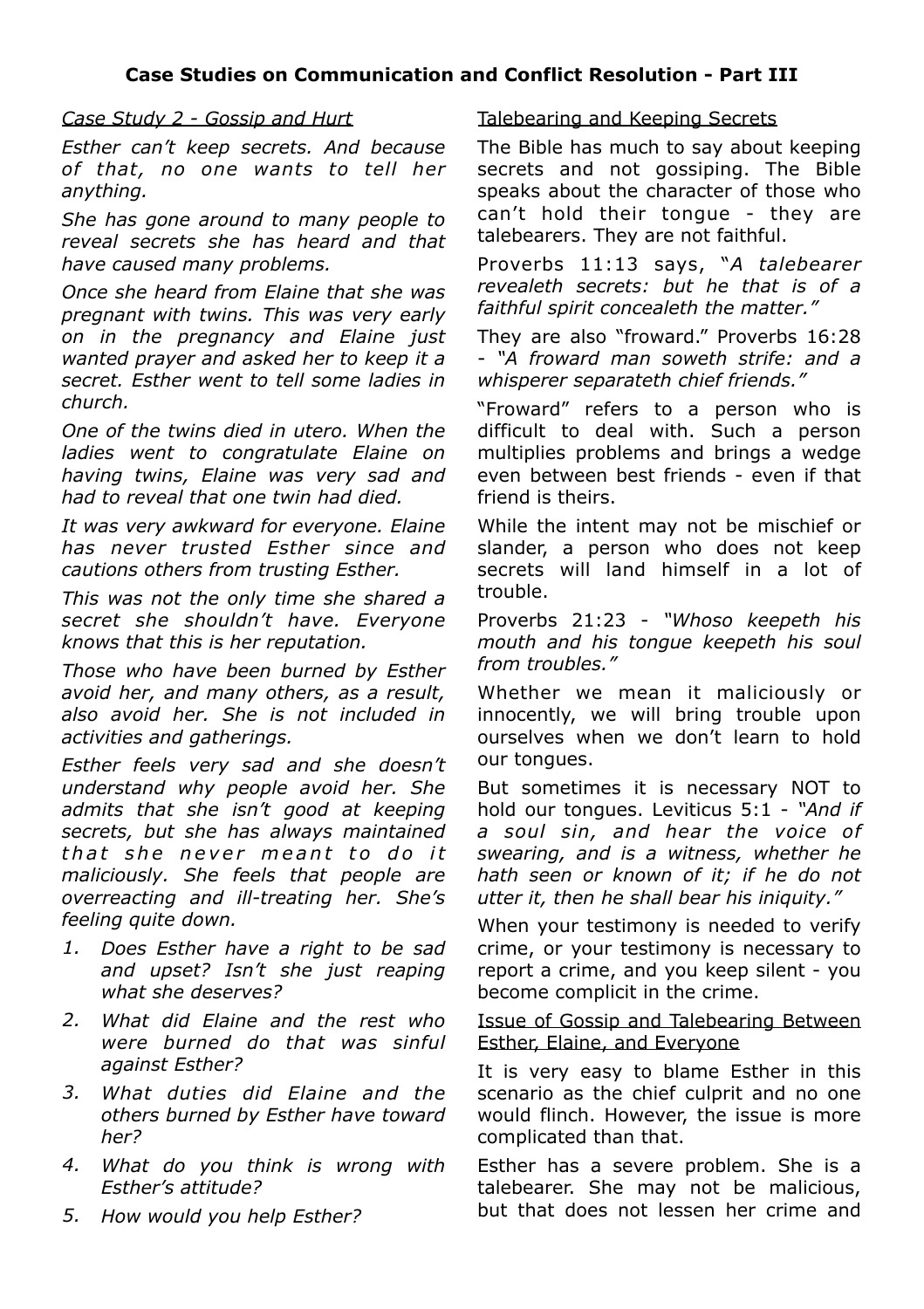the impact of her crime. Many people have been hurt and she has been hurt.

Esther is upset. She has been hurt by the avoidance of others. But she actually deserves far worse - all of us deserve far worse for our sins.

Unfortunately, she doesn't seem to be repentant - she is remorseful because she has copped the scorn of others.

But she defends her crime by saying she was not malicious. Malice is bad - but so is indiscretion. She must see her crime as it is. And others ought to help her to see this.

But Esther is not the only talebearer. Elaine, in her hurt, has become malicious - warning everyone else against Esther. Esther betrayed her trust - and now ironically, she was betraying Esther.

Yes, Elaine was foolish to reveal this to Esther. One wonders why she would have done this, knowing Esther's reputation. Proverbs 20:19 says, *"He that goeth about as a talebearer revealeth secrets: therefore meddle not with him that flattereth with his lips."* The instruction is clear - don't trust or associate with a person who gossips. You'll get hurt.

But as sorrowful as she was, as hurt as she was, and perhaps as chemically affected as she was (by pregnancy), Elaine did not have liberty to sin against Esther. But this is not merely a crime that is confined to Esther and Elaine. Everyone is to be blamed.

Esther has been allowed to be a talebearer because no one had come forward to counsel and rebuke her. They all knew her crime but they were complicit because no one helped her.

If they had counseled her in the past and been her keeper - helping her not to gossip and admonishing her when she did - she would not have come to this stage.

#### *Conclusion*

Repentance is the name of the game - all must admit their fault. Those who avoided Esther must repent of that sin. Elaine has to repent of her actions against Esther. Esther needs to see the extent of her sin and repent.

There needs to be forgiveness - Elaine must forgive Esther, and everyone needs to forgive her. Esther needs to forgive Elaine and everyone else for their sins against her.

It is therefore important to help each party involved to realize their sins.

Repentance will result in less gossip and talebearing from Esther, forgiveness and compassion from Elaine, and oversight and inclusion by everyone else.

When people are consumed with their duties to one another; they spend less time consumed on other people's duties towards them. This is Christian love.

*~ Pastor*

#### **Westminster Larger Catechism**

Q. 68. Are the elect only effectually called?

A. All the elect, and they only, are effectually called: although others may be, and often are, outwardly called by the ministry of the Word, and have some common operations of the Spirit; who, for their wilful neglect and contempt of the grace offered to them, being justly left in their unbelief, do never truly come to Jesus Christ.

88888

Q. 69. What is the communion in grace which the members of the invisible church have with Christ?

A. The communion in grace which the members of the invisible church have with Christ, is their partaking of the virtue of his mediation, in their justification, adoption, sanctification, and whatever else, in this life, manifests their union with him.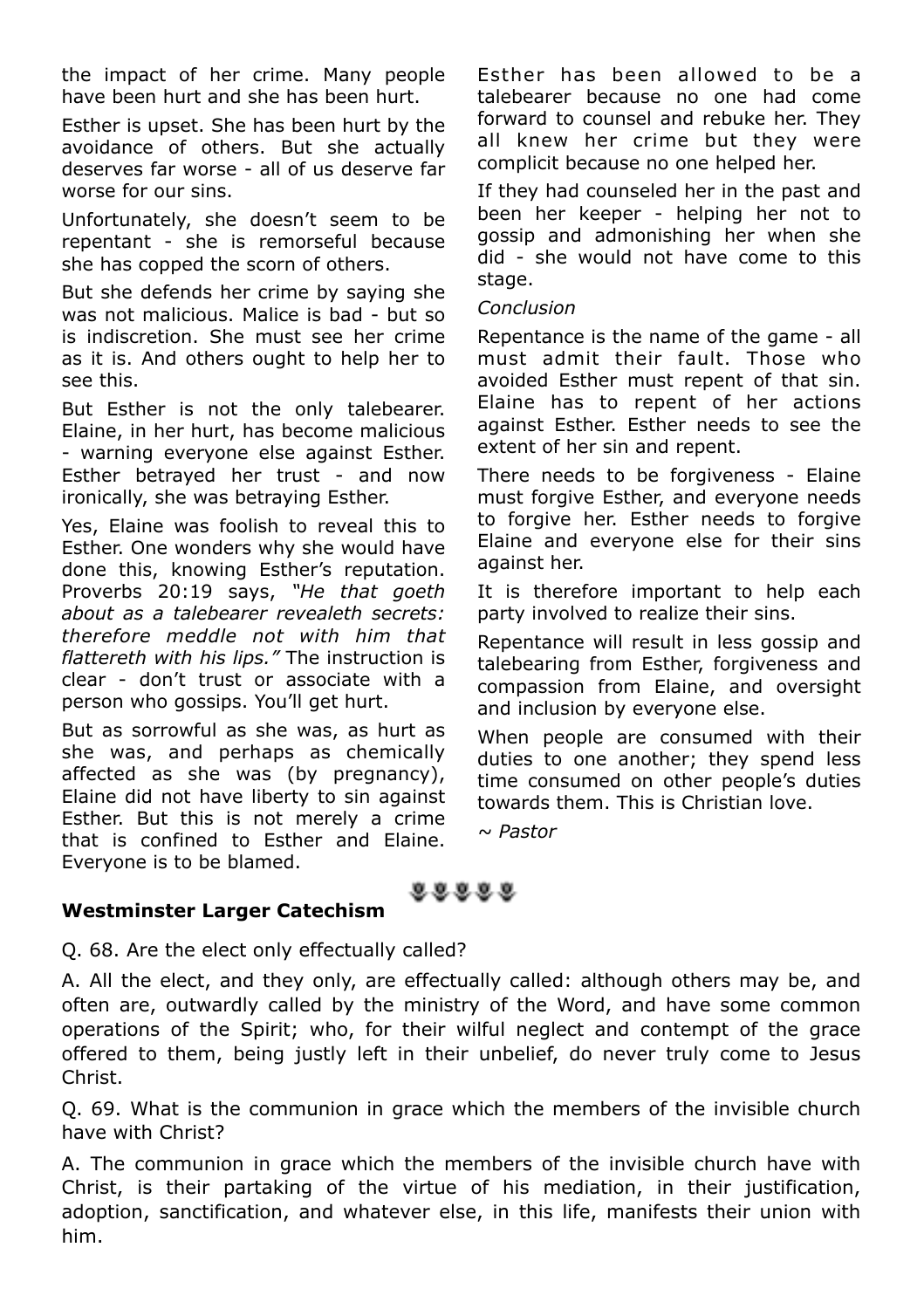# **Worship Service Roster**

| Service                  | This Week (22.5.16)                                | Next Week (29.5.16)                              |
|--------------------------|----------------------------------------------------|--------------------------------------------------|
| Speaker                  | Mark Chen                                          | Mark Chen                                        |
| Worship Leader           | Terence Lee                                        | Ken Chong                                        |
| Pianist                  | <b>Edward Lim</b>                                  | Nancy Lim                                        |
| Welcomers                | Danny & Susie Tan                                  | Ian & Merrill Read                               |
| <b>Offering Stewards</b> | Micah Chiang*, David Lim*<br>Paul Butler, Ken Hong | LH Chua*, Ken Hong*<br>Chris Budiman, David Pang |
| Usher                    | Josephine Austin, Joyce Ng                         | Eva Chiu, Merilyn Woo                            |
| <b>Kitchen Duties</b>    | Aliza Chiu*, Hui Min Lim<br>Sarah Siew             | Peggy Woo*, Lisa Lim<br>Carmel Sriharan          |
| <b>Prayer Meeting</b>    | 27 May 2016                                        | 3 June 2016                                      |
| Facilitator              | Mark Chen                                          | Mark Chen                                        |
| Pianist                  | Ian Tay                                            | Eugene Lim                                       |

#### **Announcements**

- 1. A warm welcome to all worshipers. May God richly bless you. Please stay behind after the service for fellowship and tea.
- 2. Next week's message: "The Cost of Discipleship" (Luke 14:24-35).
- 3. Next week's Junior Worship message "Godly Parents Don't Always Have Godly Children" (1 Samuel 8:1-5). Speaker - Jackie Hong.
- 4. Attadale Friendship Group lunch outing to Ravenswood Hotel. Monday, 23 May, 2016. Cost for transport - \$5. Meet at church at 9:30 am. For more information please contact Peter Spasic at 0430 438 705.
- 5. Trinitarian Bible Society (Australia) Annual Public Meeting. Saturday, 28 May 2016, 7 pm, at Perth Free Presbyterian Church, 10 Alexander Road, Padbury, WA 6125. Speaker - The Rev Malcolm Stuart, Vice President, TBS.
- 6. Ladies' Bible Study. Saturday, 28 May 2016, 7:30 pm, at the residence of Jackie Hong. For more information please contact Evelyn Lee at 0403 504 186.
- 7. Granny Smith Apples available in the fellowship hall. \$6 donation per bag. Proceeds go to the Melville District Schools Chaplaincy Program.

|                                                   |                              | Last Lord's Day Tithes & Offering, &        |                                    |
|---------------------------------------------------|------------------------------|---------------------------------------------|------------------------------------|
| <b>Appointments for the Week</b>                  |                              | <b>Attendance</b>                           |                                    |
| $9:30$ am<br>MON                                  | Attadale Friendship Group    |                                             |                                    |
| 10:00 am Craft Group<br>WED                       |                              | General Fund - \$3,721.90 (#569 - \$400.00, |                                    |
| <b>CBI &amp; Prayer Meeting</b><br>7:45 pm<br>FRI |                              | #570 - \$5.70). Missions Fund - \$420.00.   |                                    |
| $4:30$ pm<br><b>JF &amp; TF</b><br><b>SAT</b>     |                              | Building Fund - \$600.00 (#369 - \$600.00). |                                    |
| Ladies' Bible Study<br>7:30 pm                    |                              | Total Tithes & Offering - \$4,741.90.       |                                    |
| $9:00$ am<br>Sunday School<br>SUN                 |                              | Attendance - 161.                           |                                    |
|                                                   |                              |                                             |                                    |
| Worship<br>$10:00$ am                             |                              |                                             |                                    |
|                                                   | <b>Building Fund to Date</b> |                                             |                                    |
| Available Building Fund                           | \$78,870.47                  | <b>Building Fund Account:</b>               |                                    |
| <b>Outstanding Pledges</b>                        | \$8,235.00                   |                                             |                                    |
| Last Week's Collection                            | \$600.00                     |                                             | Covenant Bible-Presbyterian Church |
| Total                                             | \$87,705.47                  | (Westpac Bank, Applecross)                  |                                    |

Elders: *Mark Chen (Pastor)* 6114 4242, 0415 932 373. *Jimmy Orchard* 0413 274 407. Deacons: *Ken Chong* 0402 553 313. *LH Chua* 0435 601 373. *Terence Lee* 0418 845 617. *Johnson Lim* 0402 145 682. *Jacob Woo* 0421 212 206.

*Amount Still Needed \$342,294.53* SWIFT: WPACAU2S